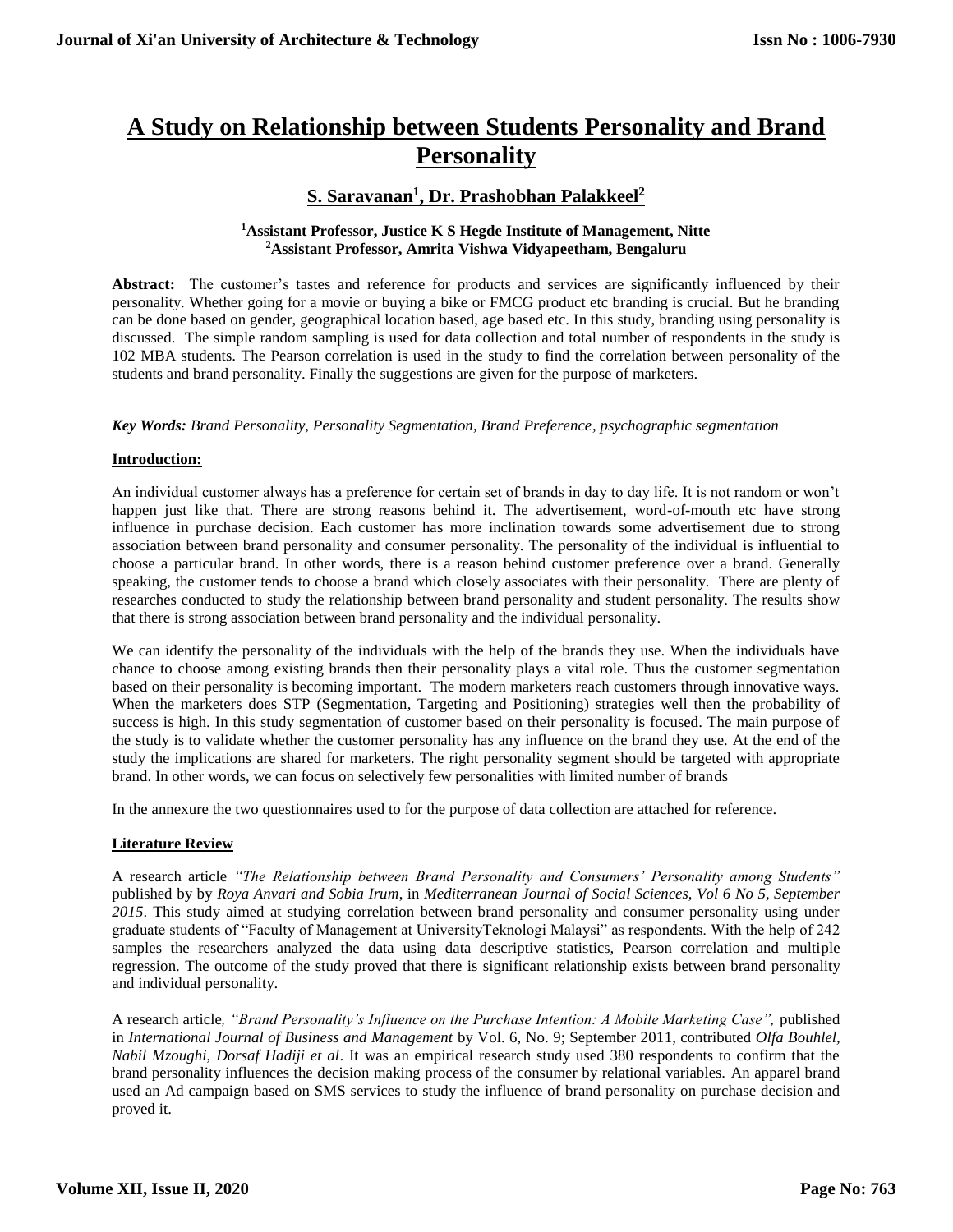A research study, *"The relationship of consumer personality trait, brand personality and brand loyalty: An empirical study of toys and video games buyers"* published in *Journal of Product & Brand Management,* by *Long-Yi-Len*. This study conducted with the objective of exploring the relationship of personality trait with brand personality and brand loyalty. The convenience sampling method was used to collect the data from 400 customers through interview technique. Finally the regression analysis was used to test the hypothesis and the study proved the relationship between personality trait and brand personality.

A research article, *"Perception of self, Generalized Stereotypes and Brand Selection"*, published in *Journal of Marketing Research* by *Grubb, E., & Hupp, G*. The main objective of the study is to test two hypotheses that the consumers use the brands which are perceived as congruent with their self-perception. Further the consumers perceive competing brands personality significantly different from their self-perceived personality. Finally the study established a positive relationship between self perception and perceived brand personality of congruent brands.

A research study, *"A New Measure of Brand Personality"* published in *International Journal of Research in Marketing* by *Geuens, M., Weijters, B., & De Wulf, K*. This study used 12,789 Belgian respondents and 193 brands to develop a new brand personality measurement scale. The new scale comprises of 5 factors in congruence with big five human personality dimensions. The results proved correlation between Conscientiousness and responsibility, extraversion and activity, emotional stability and emotionality, agreeableness and aggressiveness, openness and simplicity. The new scale proved to have high test-retest reliability. Moreover, the validity of the new brand personality measurement scale found to be very high in US and other European countries.

#### **Objectives of the study:**

- 1. To identify the most dominant personality of the students
- 2. To identify the most dominant brand personality of the product (smart phone) used by the students
- 3. To find the impact of student personality in brand personality

#### **Hypothesis:**

H1: There is positive correlation between Agreeableness and Sincerity (Aaker, 1995)

H2: There is a positive correlation between Openness and Excitement (Aaker, 1995)

H3: Thee is positive correlation between Conscientiousness and Competence (Aaker, 1995)

H4: There is a positive correlation between Agreeableness and Ruggedness

H5: There is a positive correlation between Neuroticism and Ruggedness

#### **Methods**

**Design** Descriptive research design is used to find the correlation between Brand Personality and Student Personality

**Population and Sampling:** The population is 360 students of JKSHIM (Justice K S Hegde Institute of Management) and the 102 will be the sample size. The simple random sampling is used to collect the data from the respondents.

**Data Collection Method:** The primary is collected through well structured questionnaire.

**Measurement:** The brand personality is measured by using five dimensional scales (Sincerity, Excitement, Sophistication, Ruggedness and Competence) with 42 items developed by Aaker (1997) (Refer Annexure)

The big five personality is measured using adapted five-dimensional scales (Extraversion, Openness, Neuroticism, Conscientiousness, Agreeableness) with 10 items developed by Rammstedt, B., & John, O. P. (2007) (Refer Annexure)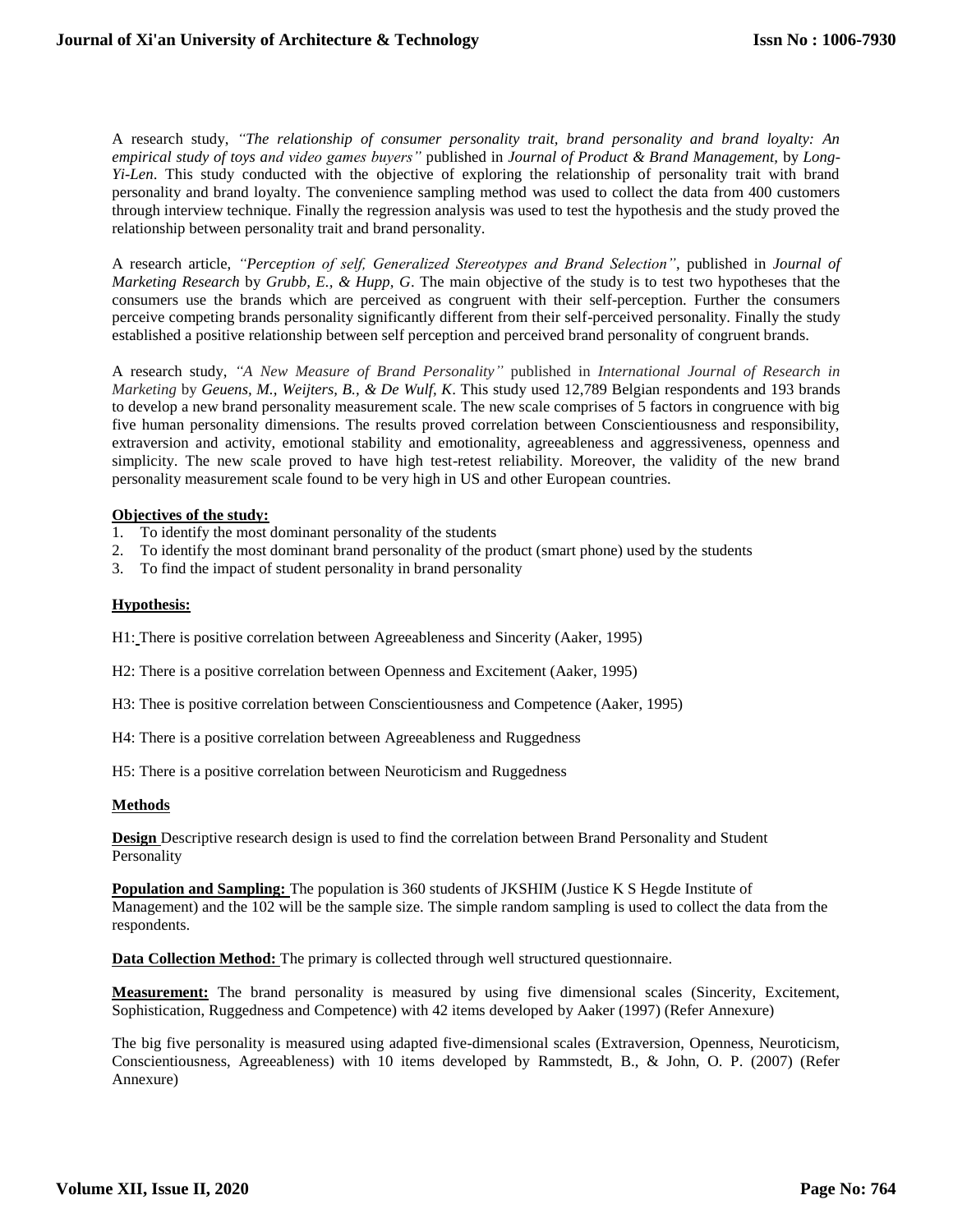#### **Limitations:**

- 1. The limitation of the study is that the results are only applicable in JKSHIM.
- 2. The age and gender of respondents were also the limitations of this study.
- 3. The study is conducted focusing on smart phone only and not other products.

#### **Data Analysis:**

#### **Gender Distribution of the participants**

|       |        | Frequency | Percent | Valid<br>Percent | Cumulative<br>Percent |
|-------|--------|-----------|---------|------------------|-----------------------|
| Valid | male   | 47        | 42.0    | 45.6             | 45.6                  |
|       | Female | 55        | 50.0    | 54.4             | 100.0                 |
|       | Total  | 102       | 92.0    | 100.0            |                       |
| Total |        | 112       | 100.0   |                  |                       |

**Interpretation:** Out of the total respondents, 45% of respondents are Males and 54% of respondents are Females.

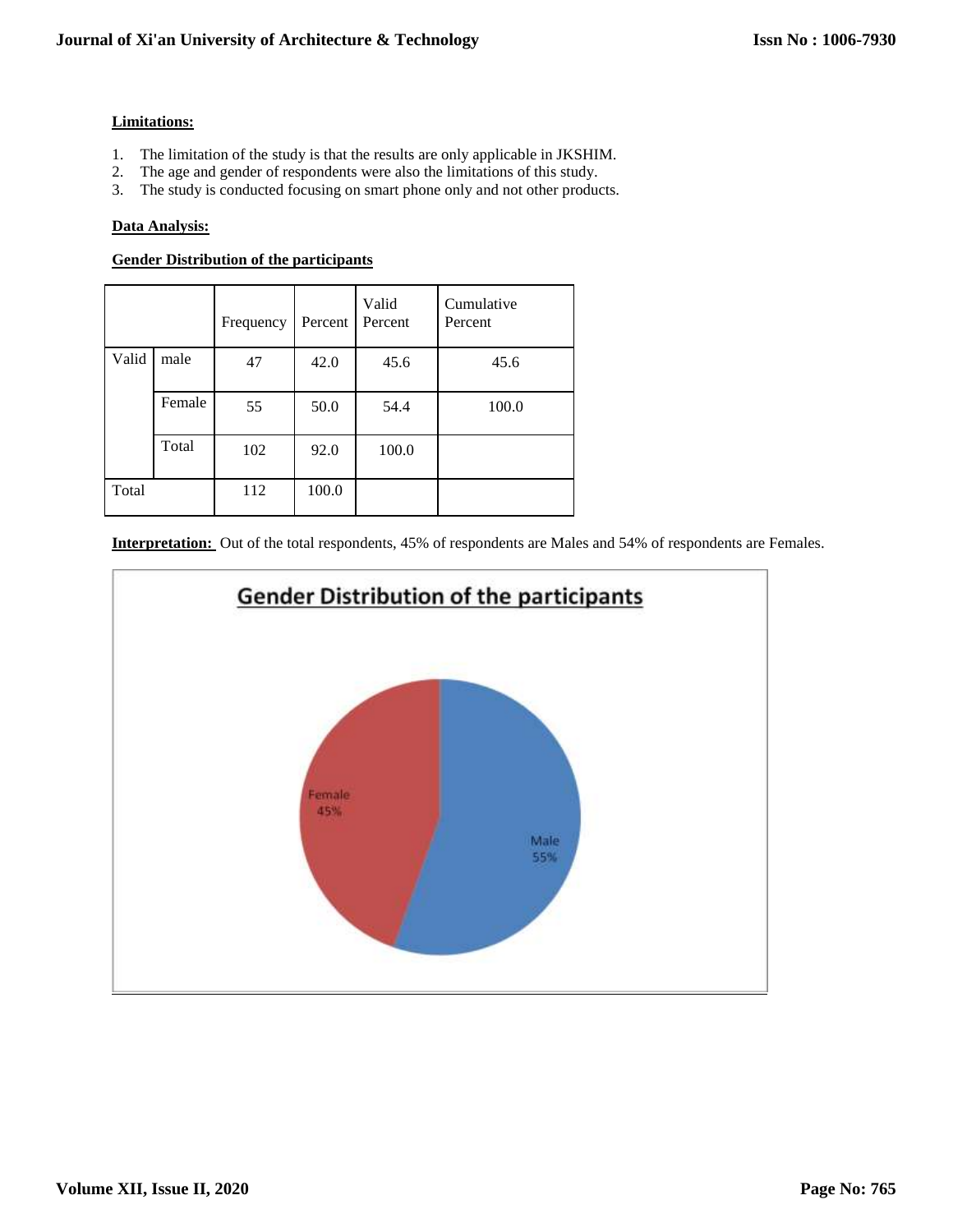|       |              | Frequency | Percent | Valid<br>Percent | <b>Cumulative Percent</b> |
|-------|--------------|-----------|---------|------------------|---------------------------|
| Valid | $15 - 18$    |           | .9      | 1.0              | 1.0                       |
|       | 19-22        | 58        | 52.7    | 57.3             | 58.3                      |
|       | $23 - 25$    | 35        | 31.3    | 34.0             | 92.2                      |
|       | 25 and above | 8         | 7.1     | 7.8              | 100.0                     |
|       | Total        | 102       | 92.0    | 100.0            |                           |
| Total |              | 112       | 100.0   |                  |                           |

### **Age Distribution of the participants**

**Interpretation:** Out of the total number of respondents the maximum number of respondents (58%) are in the age frequency of (19-22)

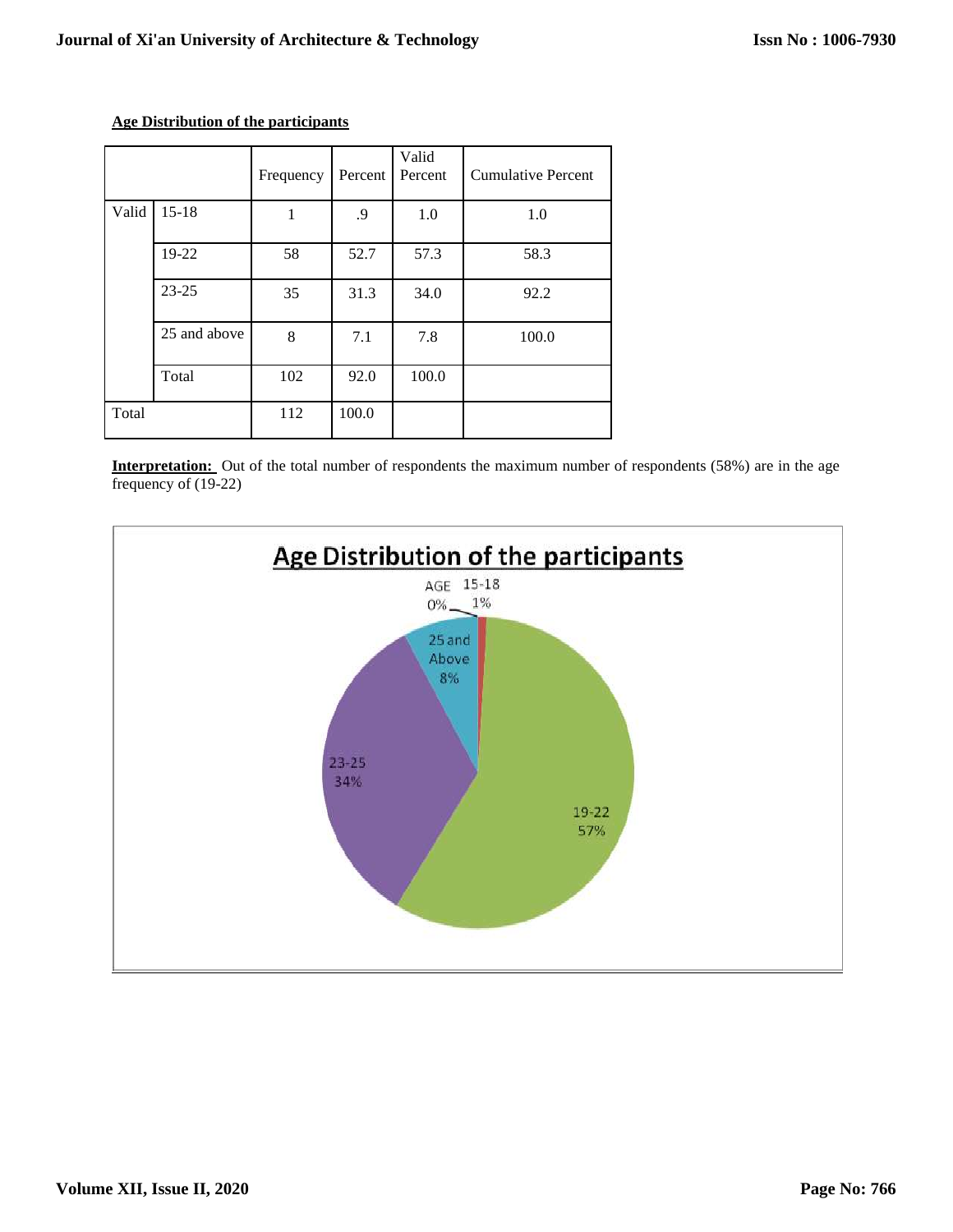|       |          | Frequency | Percent | <b>Cumulative Percent</b> |
|-------|----------|-----------|---------|---------------------------|
| Valid | Apple    | 4.00      | 3.92    | 3.92                      |
|       | Motorola | 8.00      | 7.84    | 11.76                     |
|       | Samsung  | 19.00     | 18.63   | 30.39                     |
|       | Redmi    | 11.00     | 10.78   | 41.18                     |
|       | Assus    | 23.00     | 22.55   | 63.73                     |
|       | Oppo     | 4.00      | 3.92    | 67.65                     |
|       | Sony     | 2.00      | 1.96    | 69.61                     |
|       | Others   | 31.00     | 30.39   | 100.00                    |
|       | Total    | 102.00    | 100.00  |                           |

#### **Frequency of Smart Phone Brands**

#### **Interpretation:**

From the above table, we can interpret that the brand Assus has the highest frequency of 23 percent. But, the others category has the frequency of 30 percent comprises of miscellaneous brands. The brand "Samsung" has the second highest by scoring 18 percent. The brand "Redmi" has the third highest frequency by scoring 10 percent. Further the brand "Motorola" has the frequency of 7 percent followed by the brand "Oppo" (3 percent) and finally the brand "Apple" stands the least by scoring 3 percent.

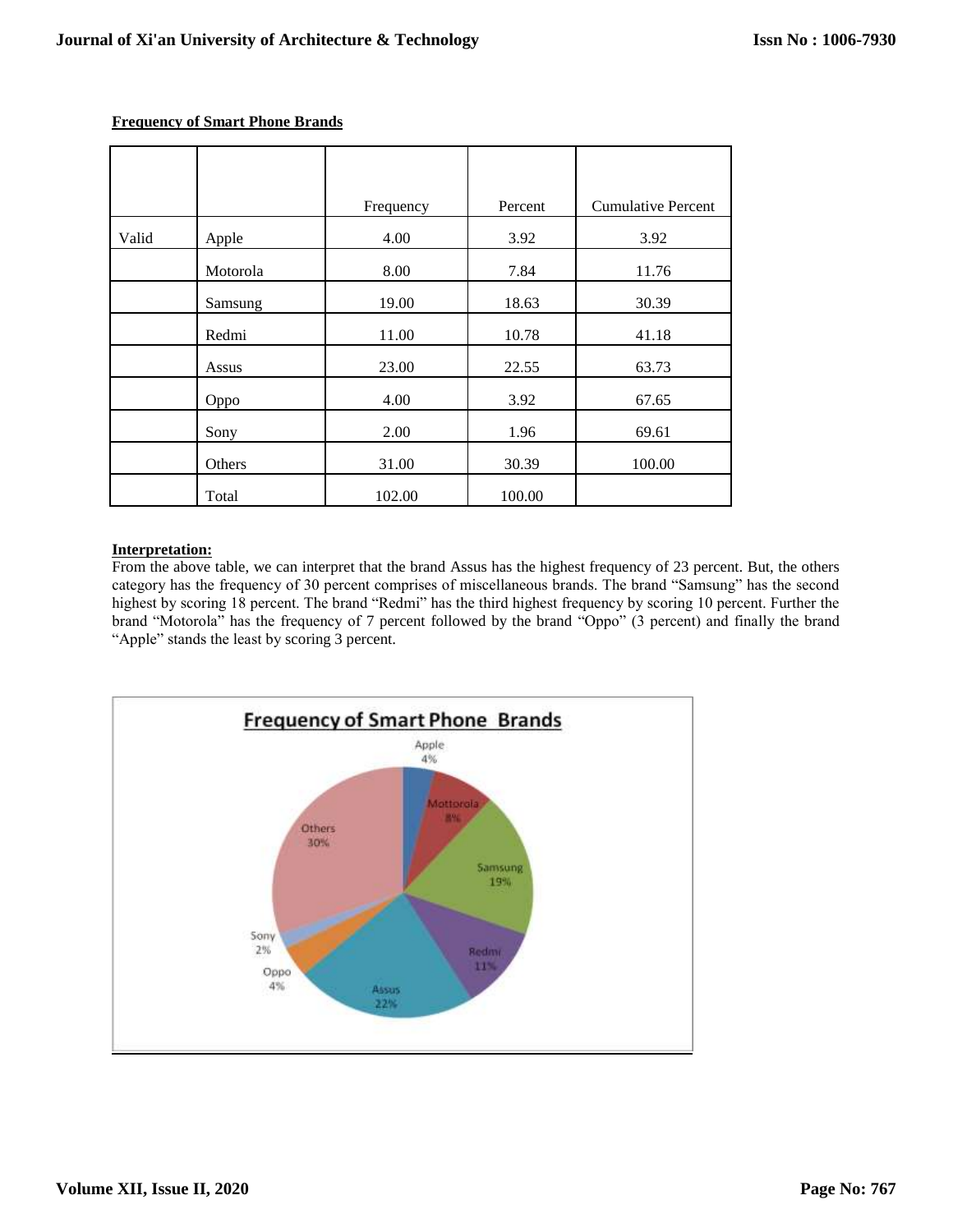|             | <b>Extraversion</b> | Agreeableness | <b>Conscientiousness</b> | Neuroticism | <b>Openness</b> |
|-------------|---------------------|---------------|--------------------------|-------------|-----------------|
| <b>MEAN</b> | 3.32                | 2.60          | 3.30                     | 2.78        | 3.11            |
| $SD^*$      | 0.80                | 0.73          | 0.76                     | 0.78        | 0.59            |

**Descriptive Analysis of Personality**

\*SD = Standard Deviation

#### **Interpretation:**

From the table, we can interpret that the extraversion has 3.32 mean among all the personalities and the standard deviation is 0.80. Further, the conscientiousness has 3.30 mean value with 0.76 standard deviation; openness has 3.11 mean with 0.59 standard deviation; Neuroticism has 2.78 mean with 0.78 standard deviation and the agreeableness has 2.60 mean with 0.73 standard deviation.



**Descriptive Analysis of Brand Personality** 

|             | <b>Sincerity</b> | <b>Excitement</b> | Competence | Sophistication | <b>Ruggedness</b> |
|-------------|------------------|-------------------|------------|----------------|-------------------|
| <b>MEAN</b> | 3.85             | 3.81              | 3.78       | 3.54           | 3.39              |
| $SD*$       | 0.71             | 0.69              | 0.80       | 0.80           | 0.89              |

\*SD = Standard Deviation

#### **Interpretation:**

From the table, we can interpret that the brand personality sincerity has the highest mean of 3.85 with a standard deviation of 0.71. Further, the excitement has 3.81 mean value with 0.69 standard deviation; competence has 3.78 mean with 0.80 standard deviation; sophistication has 3.54 mean with 0.80 standard deviation and ruggedness has 3.39 mean with 0.89 standard deviation.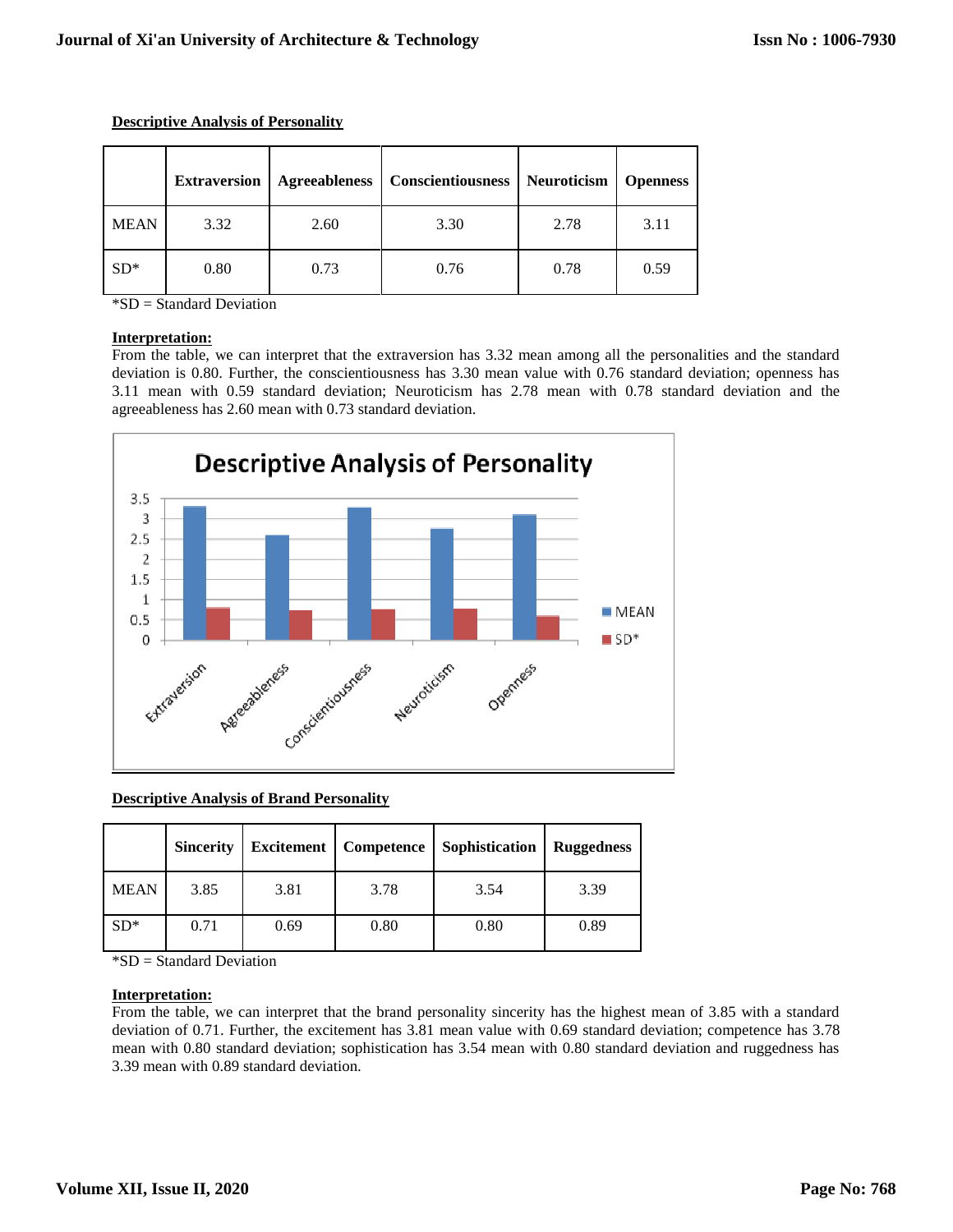

#### **Correlation Coefficient (Pearson Correlation)**

|                   | <b>Extraversion</b> | <b>Agreeableness</b> | <b>Conscientiousness</b> | <b>Neuroticism</b> | <b>Openness</b> |  |  |
|-------------------|---------------------|----------------------|--------------------------|--------------------|-----------------|--|--|
| <b>Sincerity</b>  | 0.11                | $-0.09$              | 0.14                     | $-0.10$            | 0.21            |  |  |
| <b>Excitement</b> | 0.06                | $-0.01$              | 0.16                     | $-0.16$            | 0.14            |  |  |
| Competence        | 0.09                | $-0.03$              | 0.20                     | $-0.19$            | 0.05            |  |  |
| Sophistication    | $-0.03$             | 0.14                 | $-0.01$                  | $-0.15$            | $-0.05$         |  |  |
| <b>Ruggedness</b> | 0.06                | 0.26                 | $-0.02$                  | $-0.19$            | 0.04            |  |  |
| Interpretation:   |                     |                      |                          |                    |                 |  |  |

#### **Hypothesis H1**

H1: There is a high positive correlation between Agreeableness and Sincerity (Aaker, 1995)

*Result:* Since  $p > 0.05$ , we do not reject null hypothesis. We can conclude that there is no significant correlation between Agreeableness and sincerity,  $r(101) = -0.09$ 

#### **Hypothesis H2**

H2: There is a positive correlation between Openness and Excitement (Aaker, 1995)

*Result***:** Since *p*>0.05, we do not reject null hypothesis. We can conclude that there is no significant correlation between Openness and Excitement,  $r(101) = 0.14$ 

#### **Hypothesis H3**

H3: Thee is positive correlation between Conscientiousness and Competence (Aaker, 1995)

*Result*: Since  $p \le 0.05$ , we reject null hypothesis and conclude that there is significant positive correlation between Conscientiousness and Competence,  $r(101) = 0.20$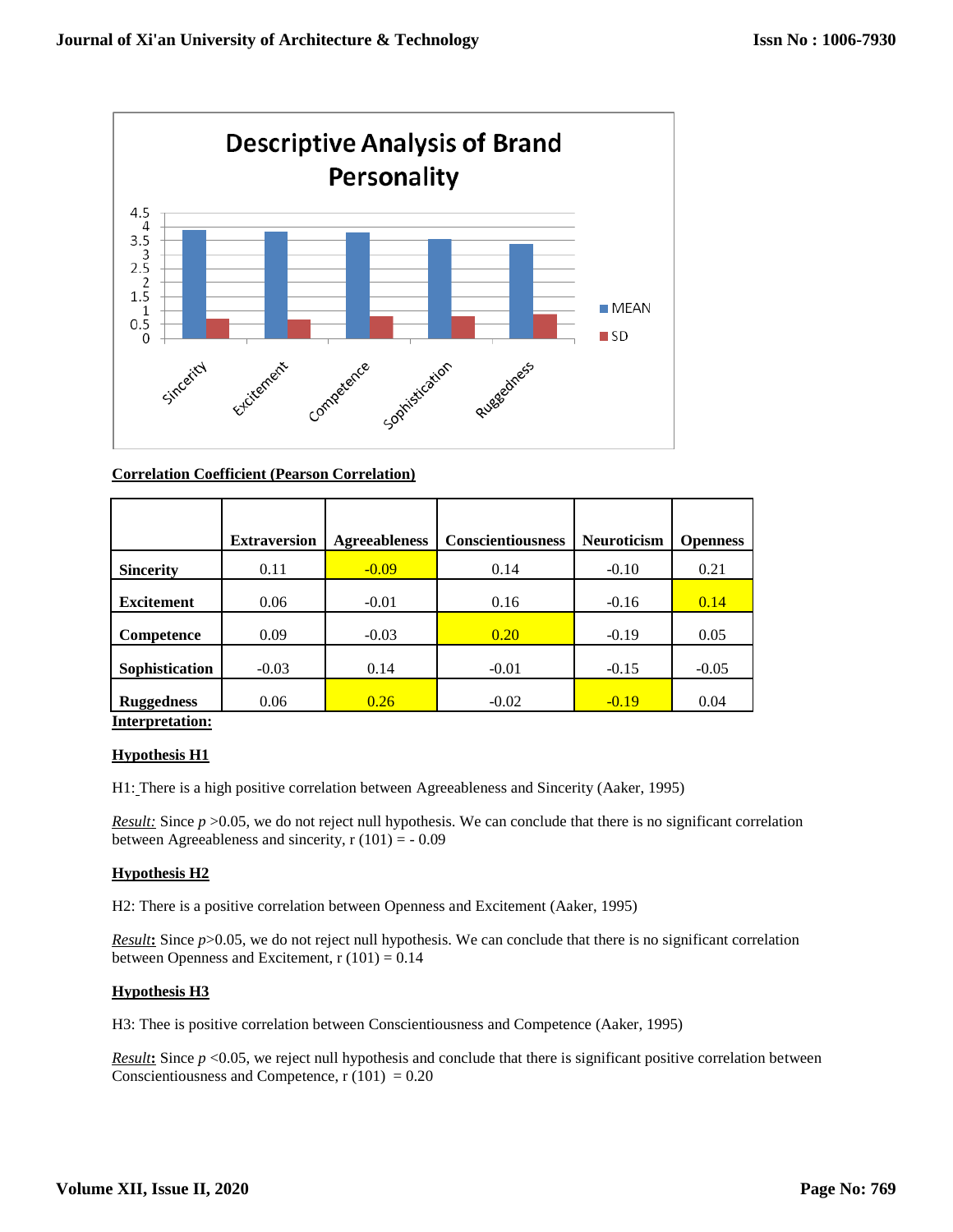#### **Hypothesis H4**

H4: There is a positive correlation between Agreeableness and Ruggedness

*Result***:** Since *p*<0.05, we reject null hypothesis and conclude that there is positive correlation between Agreeableness and Ruggedness,  $r(101) = 0.26$ 

### **Hypothesis H5**

H5: There is a positive correlation between Neuroticism and Ruggedness

*Result***:** Since *p*>0.05, we do not reject null hypothesis and conclude that there is no significant correlation between Neuroticism and Ruggedness,  $r(101) = -0.19$ 

#### **Findings:**

- The most dominant personality among all is Extraversion
- The most dominant brand personality among all is Sincerity
- There is positive correlation between Conscientiousness personality of the students and Competence brand personality of smart phone.
- There is a positive correlation between Neuroticism personality of the students and Ruggedness brand personality of smart phone.

#### **Implications**

The company can focus on only one brand personality aspect rather than focusing on too many or not focusing at all. The reason is that when a particular brand personality is focused it will become attractive too. For example if a smart phone brand is more likely to be associated with excitement (brand personality) then using people with openness in advertisement can help audience to easily associate with the brand.

#### **References**

- 1) Aaker, J. L. (1997). Dimensions of Brand Personality. *Journal of Marketing Research*, *34*(3), 347. https://doi.org/10.2307/3151897
- 2) Anvari, R., & Irum, S. (2015). The Relationship between Brand Personality and Consumers' Personality among Students. *Mediterranean Journal of Social Sciences*, *6*(5), 175–183. https://doi.org/10.5901/mjss.2015.v6n5p175
- 3) Rammstedt, B., & John, O. P. (2007). Measuring personality in one minute or less: A 10-item short version of the Big Five Inventory in English and German. *Journal of Research in Personality*, *41*(1), 203–212. https://doi.org/10.1016/j.jrp.2006.02.001
- *4)* Bouhlel, O., Mzoughi, N., Hadiji, D., & Slimane, I. B. (2010). Brand Personality's Influence on the Purchase Intention: A mobile marketing case. *International Journal of Business and Management, 6*.
- *5)* Geuens, M., Weijters, B., & De Wulf, K. (2009). A new measure of brand personality. *International Journal of Research in Marketing,26*(2), 97.
- 6) Lin, L.-Y. (2010). The relationship of consumer personality trait, brand personality and brand loyalty: an empirical study of toys and video games buyers. *Journal of Product & Brand Management, 19*(1), 4-17
- 7) Gosling, S. D., Rentfrow, P. J., & Swann, W. B., Jr. (2003b). A very brief measure of the Big-Five personalitydomains. *Journal of Research in Personality, 37*, 504–528.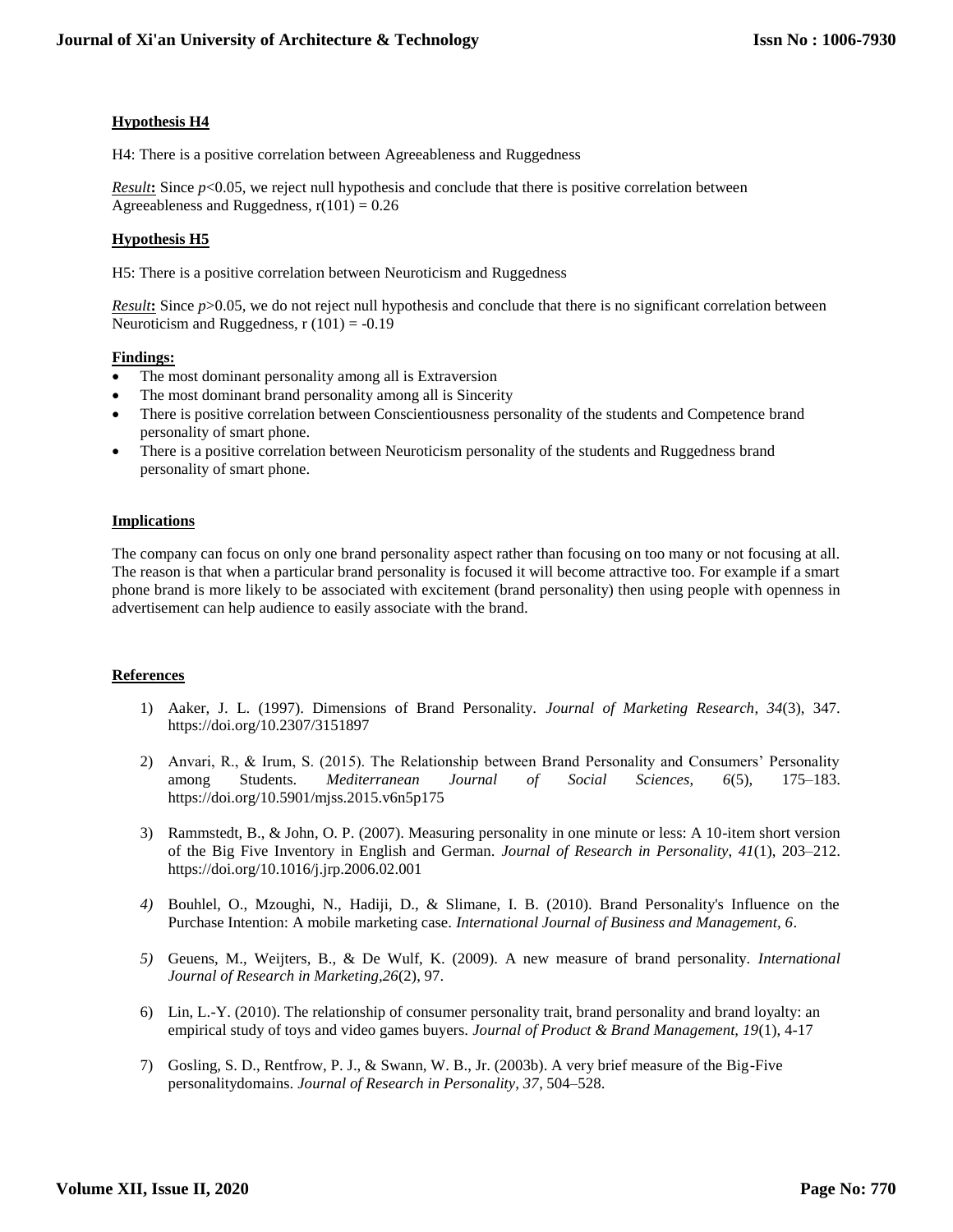### **Journal of Xi'an University of Architecture & Technology**

- 8) Fouriner, Susan. (1998) Consumers and Their Brands: Developing Relationship Theory in Consumer Research. Journal of Consumer Research, 24, 343-373
- 9) Grubb, E., & Hupp, G. (1968). Perception of self, Generalized Stereotypes and Brand Selection. Journal of marketing Research, 5, 58-63.
- 10) Shank, M.D. & Lagmeyer, L. (1993). Does Personality Influence Brand Image? The Journal of Psychology. 128, 157-164.
- 11) Dolich, Ira J. "Congruence Relationships Between Self-Images and Product Brands," *Journal of Marketing Research,6* (February 1969) 80-4